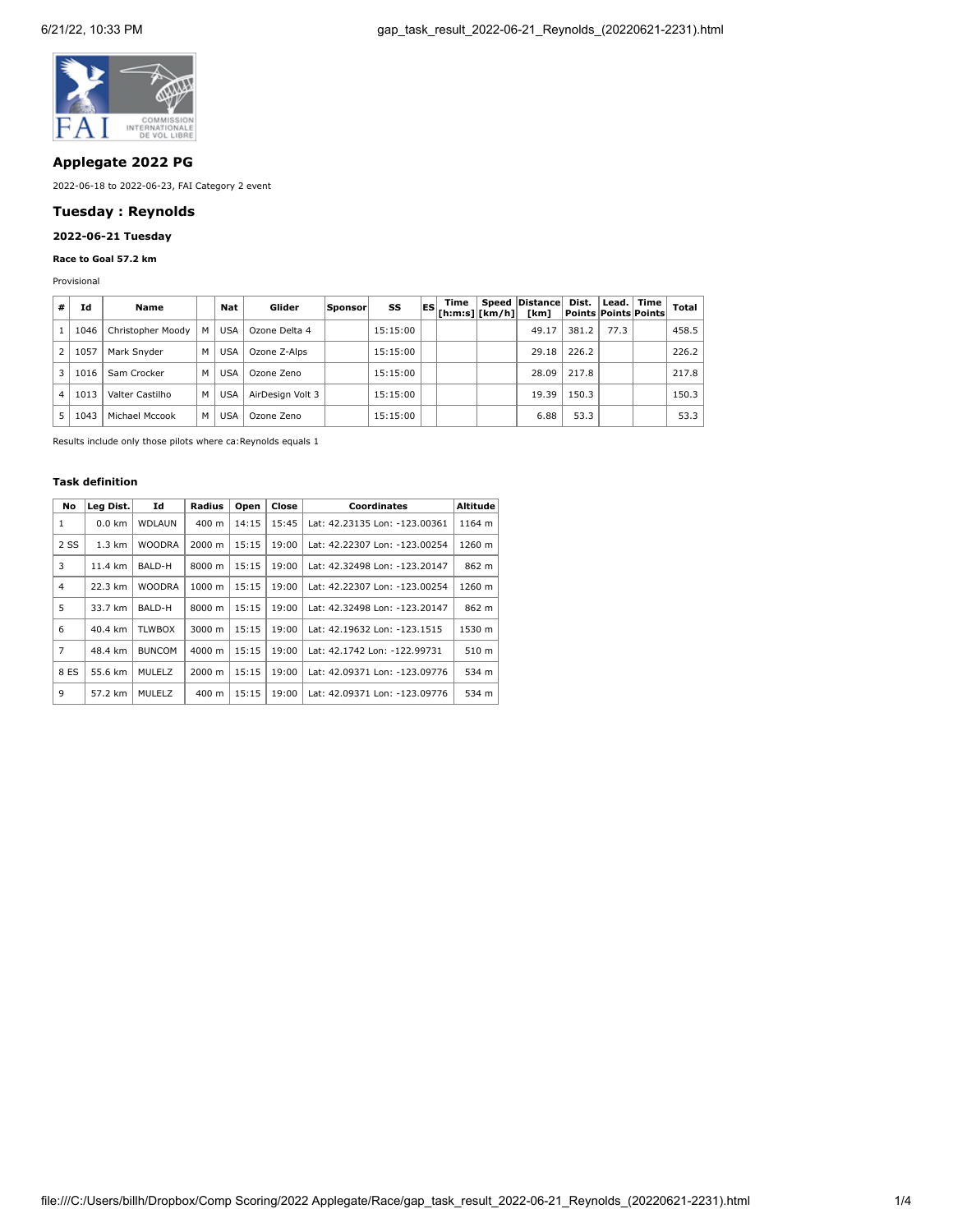## **Pilots not yet processed (NYP)**

|  | Td   | Name            |  |  |  |  |
|--|------|-----------------|--|--|--|--|
|  | 1036 | Pamela Kinnaird |  |  |  |  |
|  | 1037 | Nicholas Fulmor |  |  |  |  |
|  | 1059 | Tim Taylor      |  |  |  |  |
|  |      |                 |  |  |  |  |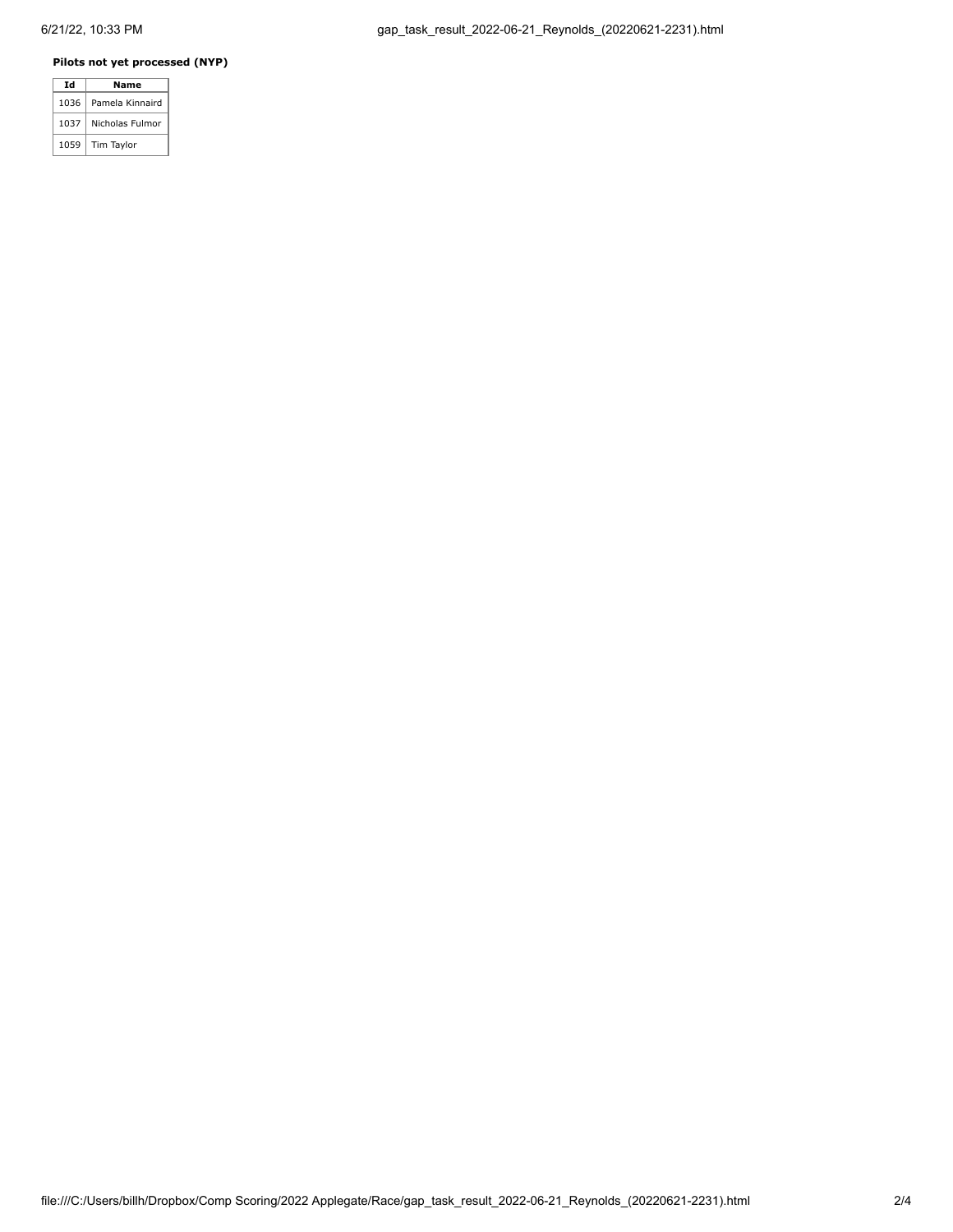### **Task statistics**

| param                           | value                     |
|---------------------------------|---------------------------|
| ss_distance                     | 54.314                    |
| task distance                   | 57.217                    |
| launch_to_ess_distance          | 55.616                    |
| no_of_pilots_present            | 60                        |
| no_of_pilots_flying             | 60                        |
| no_of_pilots_lo                 | 37                        |
| no_of_pilots_reaching_nom_dist  | 0                         |
| no_of_pilots_reaching_es        | 23                        |
| no_of_pilots_reaching_goal      | 23                        |
| sum_flown_distance              | 2269.747                  |
| best_dist                       | 57.217                    |
| best_time                       | 1.6122                    |
| worst_time                      | 2.5028                    |
| qnh_setting                     | 1013.25                   |
| no_of_pilots_in_competition     | 63                        |
| no_of_pilots_landed_before_stop | 0                         |
| sum_dist_over_min               | 1994.544                  |
| sum_real_dist_over_min          | 1994.544                  |
| sum_flown_distances             | 2269.747                  |
| best_real_dist                  | 57.217                    |
| last_finisher_start_time        | 2022-06-21T15:15:00-07:00 |
| last_start_time                 | 2022-06-21T15:15:00-07:00 |
| first_start_time                | 2022-06-21T15:15:00-07:00 |
| first_finish_time               | 2022-06-21T16:51:44-07:00 |
| max_time_to_get_time_points     | 2.882                     |
| goalratio                       | 0.3833                    |
| arrival_weight                  | 0                         |
| departure_weight                | 0                         |
| leading_weight                  | 0.162                     |
| time_weight                     | 0.3793                    |
| distance_weight                 | 0.4587                    |
| smallest_leading_coefficient    | 1.0783                    |
| available_points_distance       | 443.557                   |
| available_points_time           | 366.8323                  |
| available_points_departure      | 0                         |
| available_points_leading        | 156.6624                  |
| available_points_arrival        | 0                         |
| time_validity                   | 1                         |
| launch_validity                 | 1                         |
| distance_validity               | 0.9671                    |
| stop_validity                   | 1                         |
| day_quality                     | 0.9671                    |
| ftv_day_validity                | 0.9555                    |
| time_points_stop_correction     | 0                         |

#### **Scoring formula settings**

| param      | value   |
|------------|---------|
| id         | GAP2021 |
| min dist   |         |
| nom dist   | 60      |
| nom time   | 1.5     |
| nom launch | 0.96    |